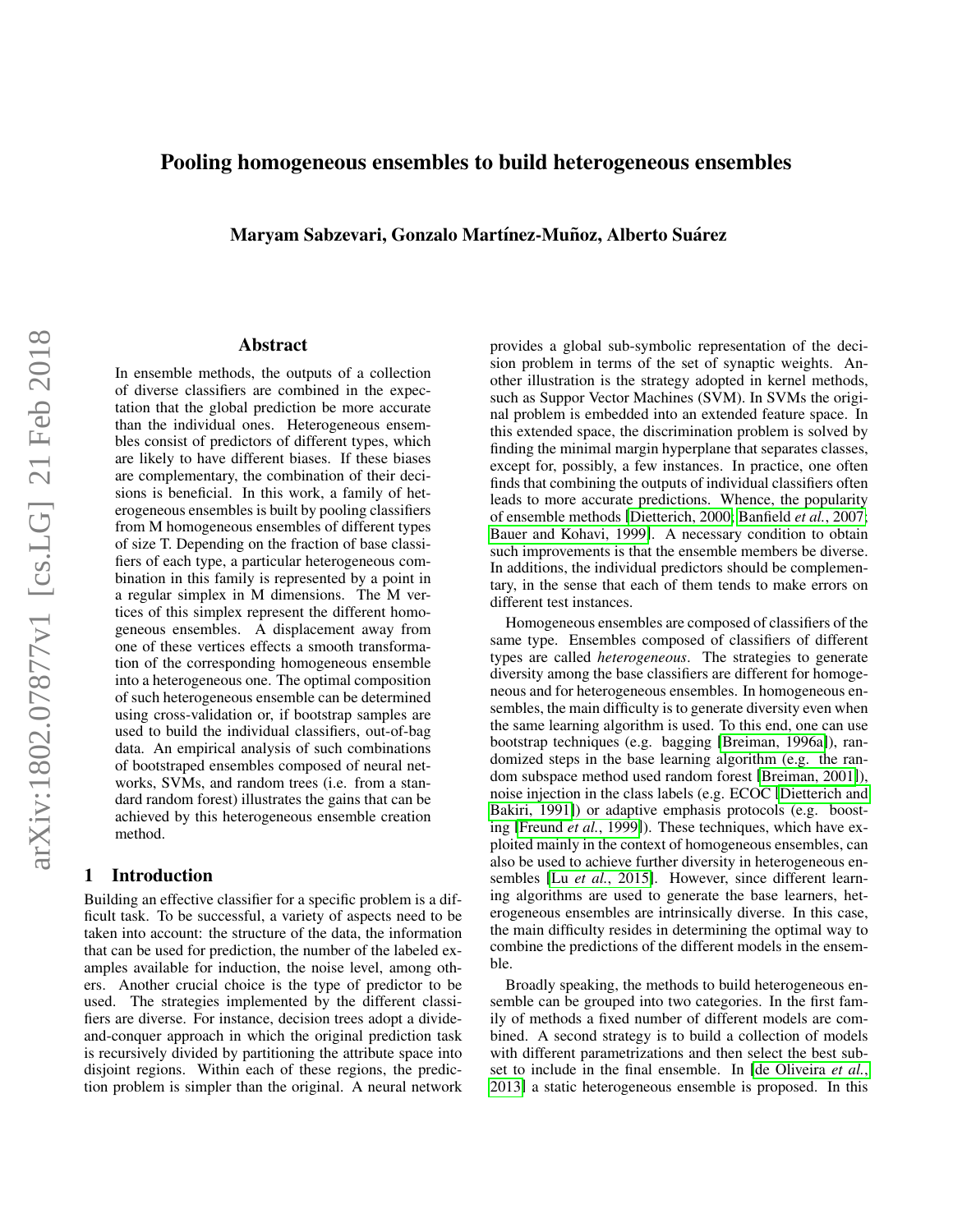study 5 different base classifiers are combined: a Support Vector Machine (SVM), a multilayer perceptron (MLP), logistic regression, K nearest neighbors and decision tree. The parameters and architecture of the individual classifiers are determined using 10-fold cross-validation. The proposed approach shows good results in the specific application of lithofacies classification. In [Nanni *et al.*[, 2015\]](#page-5-9), a combination of several carefully optimized strong learners, such as deep neural networks, SVM, adaboosts, and gaussian processes, is proposed. The study shows a good performance of the proposed combination over several image classification and UCI tasks with respect to any of its constituents. However, the problem of determining of the number of classifiers of each type that need to be used is not solved in a fully satisfactory manner. Furthermore, the optimal composition of the ensemble is problem-dependent. A possible way to overcome this difficulty is to create a library of classifiers and then select a subset for the final ensemble [\[Caruana](#page-5-10) *et al.*, 2004; [Partalas](#page-5-11) *et al.*, 2010; Haque *et al.*[, 2016\]](#page-5-12). For instance in [\[Caruana](#page-5-10) *et al.*, 2004] a library of 2000 different methods trained with wide range of different parametrizations is build. The models included in the library are both individual classifiers and ensembles. The ensemble methods used include boosted trees using different decision tree algorithms and ensemble size, and bagged trees using different base decision trees. In addition, the individual trees of the bagged ensembles were also added to the library. Other individual classifiers included are SVMs trained with different parameters, multilayer perceptrons, etc. From that library of models, an iterative greedy selection algorithm is applied to build the final ensemble. The procedure starts with empty ensemble. Then, at each iteration the model that maximizes a performance measure (such as AUC or accuracy on a validation set) is included into the ensemble until all models in the library have been aggregated. Finally, the ensemble with the best performance in the validation set is selected as the final combination. Tsoumakas et al. have made several interesting contribution in this line of research [\[Tsoumakas](#page-5-13) *et al.*, 2004; [Partalas](#page-5-11) *et al.*, 2010]. For instance, in [\[Partalas](#page-5-11) *et al.*, 2010] the authors propose a greedy selection method from a library composed of 200 classifiers: 60 neural networks, 60 nearest neighbor classifiers, 80 SVMs and 20 decision trees. For each type of classifier, a parameter grid was defined and a single model was trained for each node in the grid. In their proposal, the ensemble is grown incrementally by selecting from the library one classifier at a time. At each step, the selection is made in terms of both individual accuracy and complementarity with the rest of the classifiers in the ensemble. In the problems investigated, such heterogeneous ensembles were found to be more accurate that their constituents. In [\[Haque](#page-5-12) *et al.*[, 2016\]](#page-5-12) a genetic algorithm has been proposed to select the optimum structure of a heterogeneous ensemble from 20 different base models. These selection techniques, also known as ensemble pruning, have been also extensively applied to homogeneous ensembles [\[Tsoumakas](#page-5-14) *et al.*, 2009].

In this work we propose to analyze heterogeneous ensembles in which the individual classifiers are selected from homogeneous ensembles. The goal is to build a family of heterogeneous ensembles that can be smoothly transformed into each other. To this end, a family of heterogeneous ensembles of size T are built by pooling different fractions of base classifiers from M homogeneous ensembles of different types. Depending on the proportion of classifiers of each type, a particular heterogeneous combination in created. This family of heterogeneous ensembles can be represented in a regular simplex in M dimensions. The M vertices of this simplex represent the different homogeneous ensembles. The optimal fraction of each type of classifiers for the final ensemble is found by performing a search in this simplex.

The paper is organized as follows: Section [2,](#page-1-0) the design process to build optimal heterogeneous ensembles by pooling from homogeneous ensembles is described; Section [3,](#page-2-0) presents a comprehensive empirical evaluation of the proposed methodology and a comparison with the corresponding homogeneous ensembles and to individual classifiers. Finally, the conclusions of the present work are summarized.

## <span id="page-1-0"></span>2 From homogeneous to heterogeneous ensembles

In this study we analyze heterogeneous ensembles by pooling individual classifiers from different homogeneous ensembles. For this, we first train  $M$  ensembles of size  $T$  composed of M different types of base classifiers. The heterogeneous ensemble of size T is created by pooling  $(t_1, t_2, \ldots, t_M)$  classifiers from the  $M$  ensembles, where  $t_j$  is the number of base classifiers pooled from the  $j<sup>th</sup>$  homogeneous ensemble and  $\sum_{j=1}^{M} t_j = T$ . The optimum percentage of each type of base classifier can be obtained by cross-validation or out-of-bag error in a grid search in the space given by  $(t_1, t_2, \ldots, t_M)$ . Note, however, that there are  $\binom{T+M-1}{M-1}$  different heterogeneous ensembles that can be built in this manner and that this number can be rather large even for small values of M and T. For instance, for  $M = 3$  and  $T = 101$ , 5253 different heterogeneous ensembles can be built. In order to reduce the search space, the ensembles can be evaluated using intervals of i base classifiers of each type. For instance for  $M = 3$ , the followings configurations of the generated ensembles could be tested:  $(0, 0, T)$ ,  $(0, i, T - i)$ ,  $(i, 0, T - i)$ ,  $(0, 2i, T - 2i), (2i, 0, T - 2i)$ , etc. This reduces the search space to  $\binom{T/i+M-1}{M-1}$  possible ensemble configurations. Finally, the ensemble composition with minimum validation error is determined as the optimal ensemble. In the case that more than one ensemble configuration has the same minimum validation error, the average ensemble compositions for all minima with the same validation error is selected as the optimal heterogeneous ensemble.

For this study, we have used three homogeneous ensembles: random forests (RF), ensembles of support vector machines (SVM, [\[Cortes and Vapnik, 1995\]](#page-5-15)) and of multilayer perceptrons. All base classifiers of these ensembles are created using random samples from the training set to allow for a fast validation of the optimum heterogeneous ensemble by means of out-of-bag validation [\[Breiman, 1996b\]](#page-5-16). In order to generate ensembles of SVMs the following randomized procedure is used. First, B sets of partially optimized parameters for the SVMs,  $\Theta_b$  with  $b = 1, \ldots, B$ ,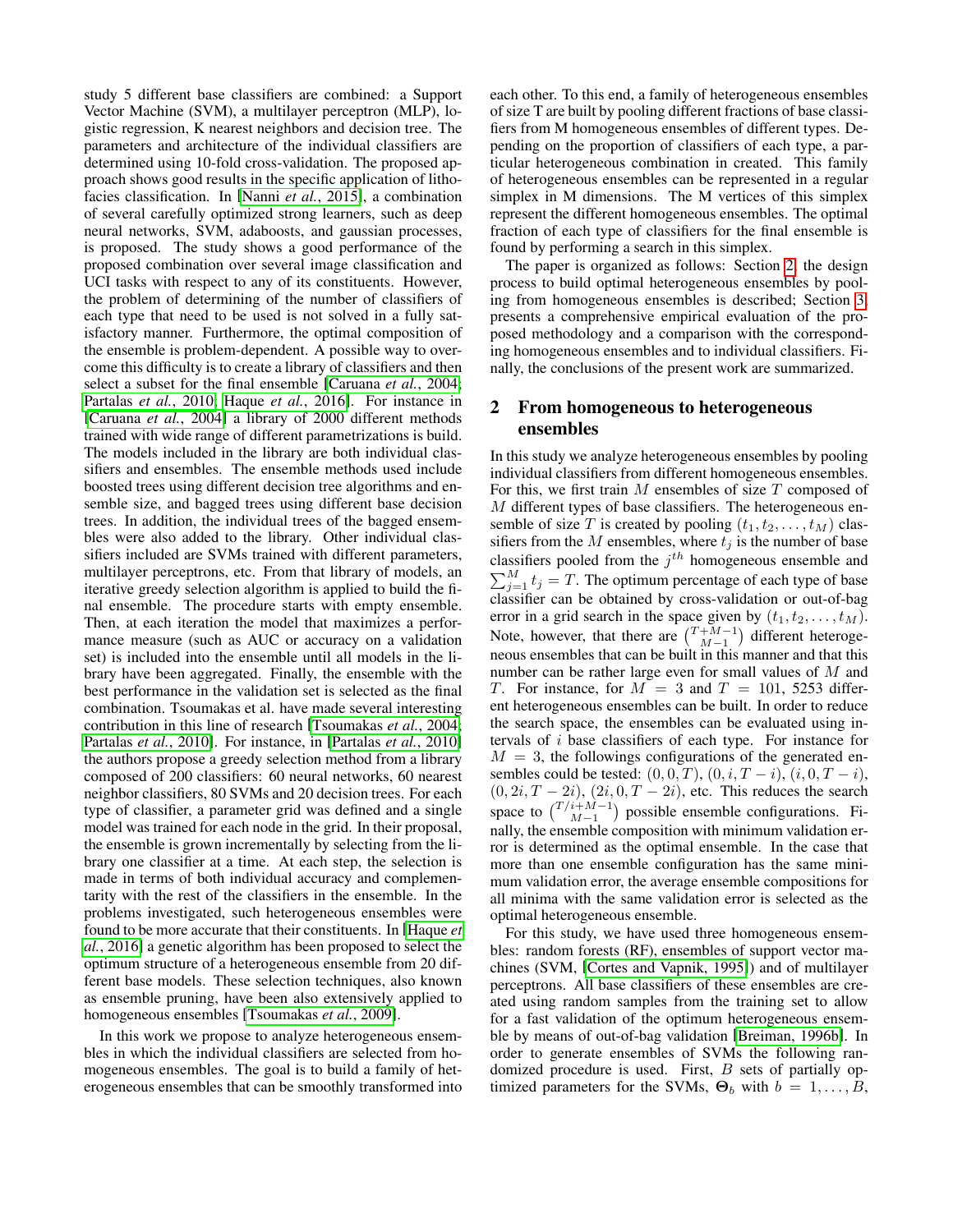are obtained. More details on how these sets of partially optimized parameters are obtained are given below. Then, the ensemble is built in  $B$  batches of  $T/B$  SVMs. Each batch uses a different set of parameters  $\Theta_b$  and each individual SVMs is trained on a different random bootstrap sample without replacement of size 50% (i.e. subbagging) from the original training set. In this way the variability among the SVMs can be increased. Using subbagging has the advantage with respect to using standard bootstrap samples that the base models can be trained faster. This speedup is approximately 4 times considering the near quadratic training times of SVMs. In addition, the performance of both sampling strategies, bootstrapping and subbagging, has been demonstrated to be equivalent [\[Friedman and Hall, 2007;](#page-5-17) Martínez-Muñoz and Suárez, 2010]. To obtain the  $B$  sets of partially optimized parameters, we first define a parameter grid. Next, a subbagging sample is generated. One SVMs is trained for each combination of parameters and validated on the left-out set. Finally, the set of parameter with lower error is kept for building the ensemble. This process is repeated B times to obtain the  $\Theta_b$  with  $b = 1, \ldots, B$  sets of parameters. The same procedure is used to generate the ensembles of MLPs. The training time complexity of the ensemble depends on the size of the parameter grid,  $\overline{B}$ ,  $\overline{T}$ , on the sampling rate and on the complexity of the base classifier. Notwithstanding, in spite of creating an ensemble of SVMs (or MLPs), this procedure can be faster to train than training a single SVM by grid search and cross-validation, which is the most common way of training an SVM [\[Ben-Hur and Weston, 2010;](#page-5-19) Hsu *et al.*[, 2003\]](#page-5-20). In the next section we will show the validity of this procedure to generate homogeneous ensembles of SVMs and MLPs, and also of the procedure to obtain heterogeneous ensembles from them.

### <span id="page-2-0"></span>3 Experimental Results

In this section we present the empirical analysis of heterogeneous ensembles as the combination of homogeneous base classifiers. Furthermore, we validate the procedure to obtain SVM (and MLP) ensembles by partial optimization of their training parameters. We carried out the analysis on 19 datasets from the UCI repository [\[Bache and Lichman,](#page-5-21) [2013\]](#page-5-21). In all tested datasets, except of the synthetic problems, the training and test sets were generated using random stratified sampling with sizes  $2/3$  and  $1/3$  of the original sets respectively. In the synthetic classification problems, which are *Ringnorm*, *Threenorm* and *Twonorm*, 300 examples are sampled at random for training and 2000 for testing using independent realizations. The results reported are averages over 100 executions except for *Breast Chess*, *German*, *Tic-tac-toe*, *Ozone* and *Spambase* were the averages are over 50 executions due to computational limitations.

Three,  $M = 3$ , homogeneous ensembles of size  $T = 1001$ were trained. Specifically, the ensembles used are: standard random forest [\[Breiman, 2001\]](#page-5-4), partially optimized ensemble of support vector machines and of multi layer perceptrons. We have used e1071, RSNNS and randomForest R packages for creating SVMs, MLPs and RF respectively. Under these setting the possible configurations of the heterogeneous en-

<span id="page-2-2"></span>Table 1: Test errors for a single optimized SVM and MLP, also their homogeneous ensembles as it is proposed in section [3.1](#page-2-1)

| Dataset       | <b>SVM</b>      | E-SVM             | MLP             | E-MLP           |
|---------------|-----------------|-------------------|-----------------|-----------------|
| Australian    | $14.36 \pm 2.3$ | $13.69 + 2.1*$    | $15.62 + 2.2$   | $14.16 \pm 1.9$ |
| <b>Boston</b> | $12.18 + 2.4$   | $12.20 \pm 2.3$   | $12.65 \pm 2.1$ | $12.31 + 2.0$   |
| <b>Breast</b> | $3.47 + 1.1$    | $3.37 \pm 1.1$    | $5.06 \pm 1.7$  | $3.24 + 1.1$    |
| Bupa          | $29.05 \pm 3.7$ | $27.85 + 3.4$     | $30.26 \pm 4.0$ | $28.32 \pm 3.7$ |
| Chess         | $0.76\pm0.4$    | $0.81 \pm 0.3$    | $0.98 \pm 0.2$  | $0.92 \pm 0.3$  |
| Colic         | 31.79±3.4       | $33.20 \pm 1.4$   | $32.37 \pm 3.4$ | $31.30 \pm 3.3$ |
| German        | $25.05 \pm 1.8$ | $24.59 \pm 1.6$   | $28.02 \pm 2.0$ | $24.70 \pm 1.9$ |
| Heart         | $15.99 \pm 3.5$ | $15.38 + 3.0*$    | $18.19 \pm 3.7$ | $16.34 + 3.1$   |
| Hepatitis     | $16.56 \pm 3.6$ | $15.83 \pm 3.0$   | $17.46 + 4.3$   | $15.42 + 4.3$   |
| Ionosphere    | $6.26 \pm 1.8$  | $5.73 \pm 1.7*$   | $10.56 \pm 2.9$ | $11.28 \pm 2.5$ |
| Ozone         | $5.65 \pm 0.4$  | $5.60 \pm 0.3$    | $6.75 \pm 0.5$  | $5.48 \pm 0.5$  |
| Parkinsons    | $8.74 \pm 4.1*$ | $10.71 \pm 3.7$   | $11.29 \pm 4.1$ | $13.66 \pm 3.9$ |
| Pima          | $23.05 \pm 2.0$ | $22.68 \pm 1.8^*$ | $24.73 \pm 2.4$ | $23.10 \pm 2.1$ |
| Ringnorm      | $1.74 \pm 0.6$  | $1.58 + 0.4*$     | $17.02 \pm 1.5$ | $16.41 + 1.5$   |
| Spambase      | $6.46 \pm 0.4$  | $6.63 \pm 0.4$    | $7.05 \pm 0.4$  | $5.90 \pm 0.4*$ |
| Sonar         | 14.96±4.3*      | $17.78 \pm 4.9$   | $20.99 \pm 4.2$ | $20.65 \pm 4.6$ |
| Threenorm     | $14.54 \pm 1.3$ | $14.10 \pm 0.7*$  | $17.70 \pm 2.0$ | $16.93 \pm 0.9$ |
| Tic-tac-toe   | $1.00 \pm 1.3*$ | $1.83 \pm 0.7$    | $4.38 \pm 7.4$  | $1.83 \pm 0.7$  |
| Twonorm       | $2.63 \pm 0.5$  | $2.44 + 0.3*$     | $4.02 \pm 0.69$ | $2.94 \pm 0.4$  |
|               |                 |                   |                 |                 |

<span id="page-2-3"></span>

Figure 1: Average ranks for SVM, E-SVM, MLP and E-MLP (more details in the text)

semble are  $1003 \times 1002/2$ . To reduce the computational burden in the identification the optimum combination of base classifiers, we evaluated the heterogeneous ensembles in intervals of  $i = 13$  base learners, which reduces the optimization to  $78 \times 77/2$  evaluations. In addition, since that the base classifiers of the three analyzed ensembles were generated using random subsamples from the training set, the optimum heterogeneous configuration is obtained by out-of-bag validation to further reduce the computational cost. The values of the hyperparameters for SVM with a RBF kernel are selected from a grid with  $C = 2<sup>q</sup>$  with  $q = -5, \ldots, 15$  and  $\gamma = 2^p$  with  $p = -15, \ldots, 3$ . For MLP, the number of neurons in the hidden layer was optimized from the values  $\{3, 4, 5, 6, 7, 8, 9, 10\}$ . For building the partially optimized ensemble,  $B = 10$  sets of hyperparameter were obtained using out-of-bag. For random forest, the default parameters were used.

#### <span id="page-2-1"></span>3.1 Homogenous ensemble of SVMs and MLPs

In order to validate the procedure to generate the partially optimized ensembles, a comprehensive comparison with respect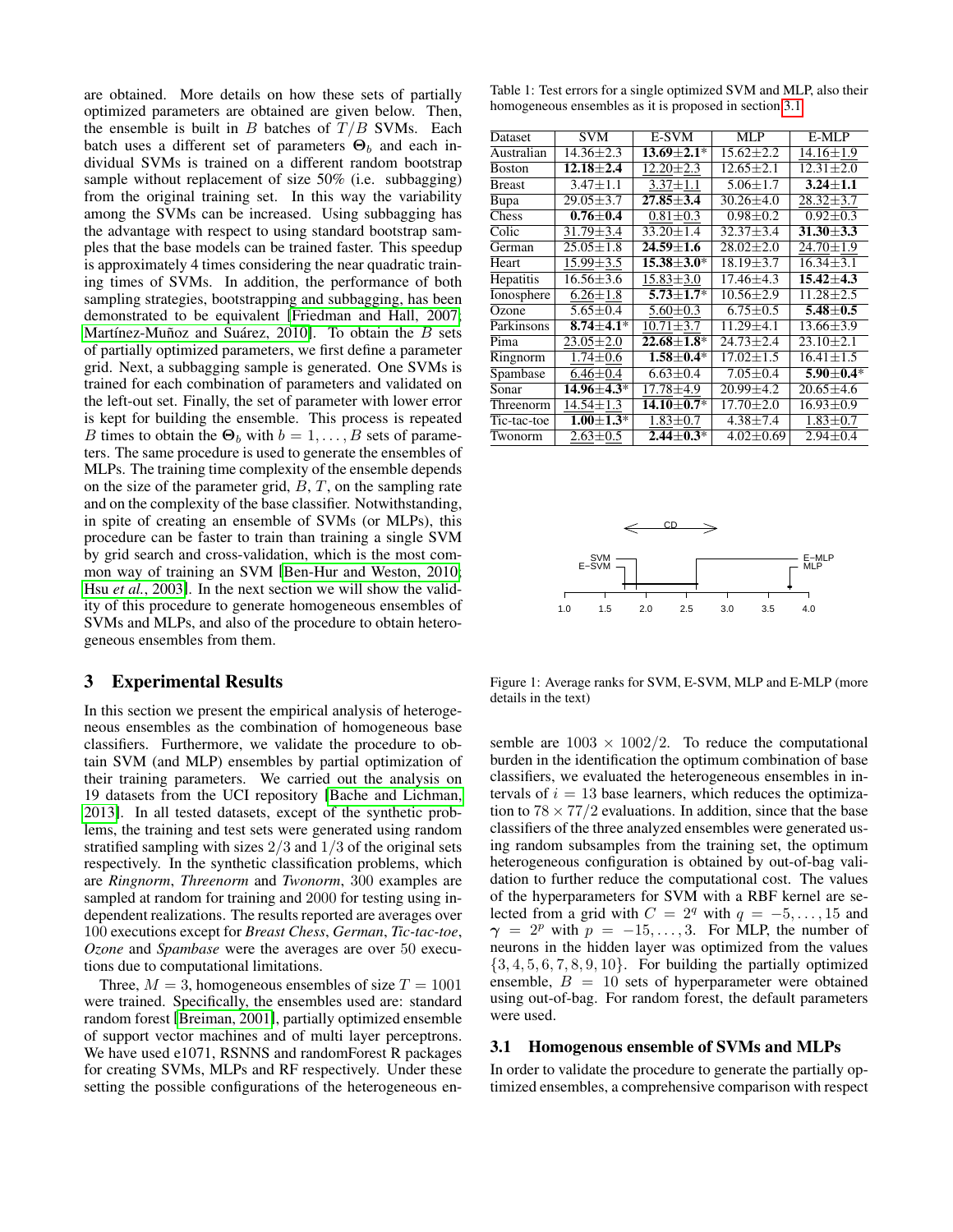<span id="page-3-0"></span>

Figure 2: Test error rate of the heterogenous ensembles in the simplex for different classification problems. Darker colors correspond to higher errors

to an optimized single base learner was carried out. For this purpose, a single SVM and a single MLP were trained using within-train 10-fold cross-validation and grid search over the same sets of parameters given above. The average errors for this experiments are shown in Table 1 for a single SVM and MLP, and for the homogeneous ensembles composed of SVMs (shown as E-SVM in the table) and of MLPs (shown as E-MLP). For each dataset, the best method is highlighted in boldface and the second best method is underlined. In addition, an overall comparison of the methods is shown in Figure 1 by mean of the procedure proposed by Demšar in [Demšar, 2006]. In this diagram, the average ranks for each method are shown. Methods connected by a horizontal solid line indicate that their differences in average rank are not statistically significant according to a Nemenyi test (p-value  $\lt$  $(0.05)$ .

From Table 1, it can be observed that the ensemble of MLPs clearly outperforms the single MLP. The differences are favourable to the ensemble of MLPs except for Ionosphere and Parkinsons. The differences between the single SVM and its ensemble counterpart are not so pronounced as the ones observed for MLPs. The ensemble of SVM obtains a better result than a single SVM in 12 out of 19 datasets. This same result can be observed in Figure 1 where the average rank of E-SVM is slightly better than a single SVM. However, the difference is not statistically significant. Even thought the differences are not statistically significant, this analysis shows that this procedure to build ensembles of SVMs is not detrimental. When using MLP as the base classifiers, we observe that the differences are statistically significant with respect to a single MLP. In addition, with these setting, we have observed that the training time for E-SVM is about 2 times faster than training a single SVM using grid search and 10-fold cross-validation. On the other hand, the ensemble of MLPs is about 10 times slower than the single MLP due to the linear complexity of MLP with respect to the number of training instances.

#### Heterogeneous ensemble pooled from  $3.2$ homogeneous ensembles

In this section the performance of the proposed procedure to built heterogeneous ensembles by pooling from homogeneous ensembles is analyzed. The objective is to find the optimum proportion of each of the possible base classifiers to include in the final heterogeneous ensemble. Each of the possible selected proportions, which correspond to a different heterogeneous ensemble, can be represented by a point in a regular simplex in M dimensions. This is shown in Figure 2 for three representative datasets: *Heart*, *Colic* and *Tic-tac*toe. Each plot in Figure 2 shows in a 3 dimensional simplex, the average test error for the different combinations of base classifiers in intervals of  $i = 13$  classifiers using a color map scale scheme. Darker colors indicate higher average error as indicated by the color legend at the top-right of each plot. The three vertices in the plots correspond to the three tested homogeneous ensembles. The vertices in the upper left, right and bottom left of the plot correspond to E-SVM, E-MLP and random forest respectively. A displacement away from one of these vertices smoothly transforms the corresponding homogeneous ensembles into a heterogeneous one. The horizontal axis shows the number of selected MLPs in the heterogeneous ensemble, while the vertical axis indicates the number of SVMs minus the number of random trees. In addition, all plots show the average of the selected positions using outof-bag validation (marked with a 'o' sign) and the average position for the best test errors (marked with a 'T' sign).

In the plots of Figure 2 different behaviours of the combination of base classifiers can be observed. In *Heart* (left plot), the best position is observed quite centered, showing that a heterogeneous ensemble composed of base classifiers from different types is beneficial to improve the generalization performance of the ensemble. However, this is not a general trend as it can be observed in the center plot (Colic). In this case, the best result is clearly located at one of the vertices of the simplex that correspond to a homogeneous ensemble of random forest in this case. Finally, it is important to note that the optimum location need not be close to the best homoge-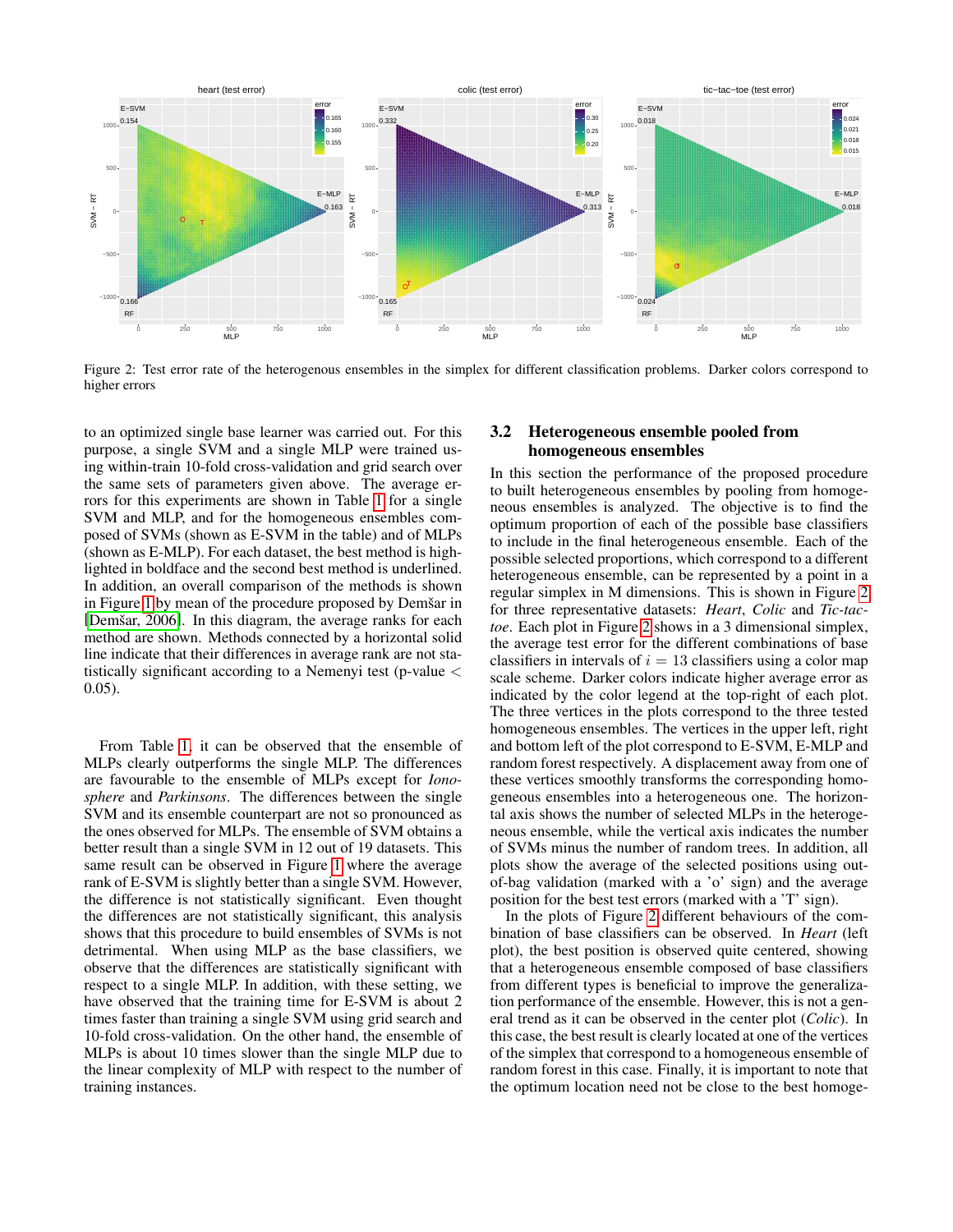<span id="page-4-0"></span>

|                   |                 |                   |                 |                        | entropy/max                                              |
|-------------------|-----------------|-------------------|-----------------|------------------------|----------------------------------------------------------|
| $13.69 \pm 2.1$   | $14.16 \pm 1.9$ | $13.02 \pm 2.1^*$ | $13.51 \pm 2.0$ | [24.5, 16.7, 58.8]     | 0.87                                                     |
| $12.20 + 2.3$     | $12.31 \pm 2.0$ | $12.85 \pm 2.1$   | $12.23 + 2.0$   | [39.2, 23.1, 37.7]     | 0.98                                                     |
| $3.37 \pm 1.1$    | $3.24 + 1.1$    | $3.30 \pm 1.1$    | $3.30 \pm 1.0$  | [27.6, 29.0, 43.4]     | 0.98                                                     |
| $27.85 \pm 3.4$   | $28.32 \pm 3.7$ | $27.17 \pm 3.6$   | $27.27 \pm 3.5$ | [21.4, 15.6, 63.0]     | 0.83                                                     |
| $0.81 \pm 0.3$    | $0.92 \pm 0.3$  | $1.72 \pm 0.4$    | $0.76 \pm 0.2$  | [ 34.7 , 22.7 , 42.6 ] | 0.97                                                     |
| $33.20 \pm 1.4$   | $31.30 \pm 3.3$ | $16.53 \pm 2.9^*$ | $17.20 \pm 3.0$ | [3.7, 4.4, 91.9]       | 0.3                                                      |
| $24.59 \pm 1.6$   | $24.70 \pm 1.9$ | $23.94 \pm 1.8^*$ | $24.31 \pm 1.9$ | [16.0, 28.1, 55.8]     | 0.89                                                     |
| $15.38 \pm 3.0$   | $16.34 \pm 3.1$ | $16.62 \pm 2.9$   | $15.50 \pm 3.1$ | [33.5, 23.8, 42.7]     | 0.97                                                     |
| $15.83 \pm 3.0$   | $15.42 \pm 4.3$ | $15.12 \pm 3.6$   | $15.19 \pm 3.6$ | [25.6, 28.7, 45.7]     | 0.97                                                     |
| $5.73 \pm 1.7$    | $11.28 \pm 2.5$ | $6.69 \pm 1.7$    | $5.84 \pm 1.7$  | [64.4, 13.7, 21.9]     | 0.81                                                     |
| $5.60 \pm 0.3$    | $5.48 \pm 0.5$  | $5.67 \pm 0.3$    | $5.37 + 0.4$    | [17.8, 52.8, 29.4]     | 0.91                                                     |
| $10.71 \pm 3.7$   | $13.66 \pm 3.9$ | $11.08 \pm 4.0$   | $10.71 \pm 3.9$ | 44.1, 12.9, 43.0       | 0.9                                                      |
| $22.68 \pm 1.8^*$ | $23.10 \pm 2.1$ | $23.12 + 2.0$     | $22.95 \pm 1.8$ | [44.5, 18.1, 37.4]     | 0.94                                                     |
| $1.58 + 0.4*$     | $16.41 + 1.5$   | $5.87 \pm 1.0$    | $1.70 \pm 0.5$  | [62.2, 11.2, 26.6]     | 0.81                                                     |
| $6.63 \pm 0.4$    | $5.90 \pm 0.4$  | $5.11 \pm 0.4$    | $4.97 \pm 0.3$  | [12.2, 11.1, 76.8]     | 0.64                                                     |
| $17.78 \pm 4.9$   | $20.65 \pm 4.6$ | $18.88\pm4.8$     | $17.97 \pm 4.4$ | [39.1, 16.9, 44.0]     | 0.94                                                     |
| $14.10 \pm 0.7*$  | $16.93 \pm 0.9$ | $16.67 \pm 1.0$   | $14.36 \pm 0.8$ | [52.1, 10.8, 37.1]     | 0.86                                                     |
| $1.83 \pm 0.7$    | $1.83 \pm 0.7$  | $2.35 \pm 1.1$    | $1.46 \pm 0.7*$ |                        | 0.65                                                     |
| $2.44 \pm 0.3^*$  | $2.94 \pm 0.4$  | $3.90 \pm 0.5$    | $2.55 \pm 0.4$  | [42.5, 22.7, 34.8]     | 0.97                                                     |
|                   | E-SVM           | E-MLP             | RF              | <b>SIM</b>             | [% SVM, % MLP, % Trees]<br>$\overline{12.5, 11.2, 76.3}$ |

Table 2: Test errors of single classifiers, homogeneous ensembles and optimal heterogeneous ensemble (I)

<span id="page-4-1"></span>

Figure 3: Average ranks for E-SVM, E-MLP, RF and the optimal estimated heterogeneous ensemble

neous ensemble. For instance, in *Tic-tac-toe*, the location of the minimum error is very close to the random forest vertex in spite of the fact that this homogeneous ensemble presents the worst average performance. Finally, we can observe that the average location of the minima identified using out-of-bag is quite close to the location in test. We have also observed, however, that for the smaller datasets the identification of the optimum point is less accurate.

In the Table [2,](#page-4-0) the average test errors for the homogeneous ensembles of SVMs (E-SVM) and MLPs (E-MLP), random forest (RF) and the proposed strategy (SIM) over the investigated problems are reported. The best and second best results for each dataset are highlighted in boldface and underlined respectively. In addition, the table shows the average percentage of classifiers of each type selected by out-of-bag validation for the heterogeneous ensembles. The percentages are shown in the same order that the ensembles are shown, that is, % of SVMs, % of MLP and % of random trees. The last column of the table indicates the entropy of the selected percentages of classifiers divided by the maximum entropy (i.e. [33.3, 33.3, 33.3]).

As shown in Table [2,](#page-4-0) the proposed method is the best or the second best method for all datasets. E-SVM also achieves rather good results but it is somehow less consistent. E-SVM is the method that obtains the highest number of best performances (in 9 datasets) but its performance is the worst in 4 datasets. Finally, random forest and E-MLP obtain 5 and 1 best results respectively. This results are summarized using a Demšar plot [Demšar, 2006] in Figure [3.](#page-4-1) From this diagram, it can be observed that the proposed procedure is significantly better than random forest and E-MLP (as given by a Nemenyi test with p-value  $< 0.05$ ). The proposed methodology has an average rank better that E-SVM but the difference is not statistically significant.

### 4 Conclusions

In this study, a continuous family of heterogeneous ensembles of size T with varying proportions of base classifiers of different types is analyzed. To this end, we first generate M different homogeneous ensembles. Diversification in these ensembles is obtained by using both subsampling and randomization techniques. Then a heterogenous ensemble is built by pooling classifiers from these homogeneous ensembles. The proportions of classifiers of different types in the heterogeneous combination can be represented with a point in a simplex in M dimensions. Each of the M vertices in this simples corresponds to one of the homogeneous ensembles. The optimal proportion of base classifiers in the final ensemble, which is strongly problem-dependent, can be estimated using out-of-bag data.

In the empirical evaluation carried out, the proposed strategy consistently exhibits excellent performance. In the problems investigated, it is either the first or second most accurate method. The results show that the proposed combination is better that any of the homogeneous ensembles; i.e. random forest, ensembles of MLPs and ensembles of SVMs. In addition, the differences of average ranks are statistically sig